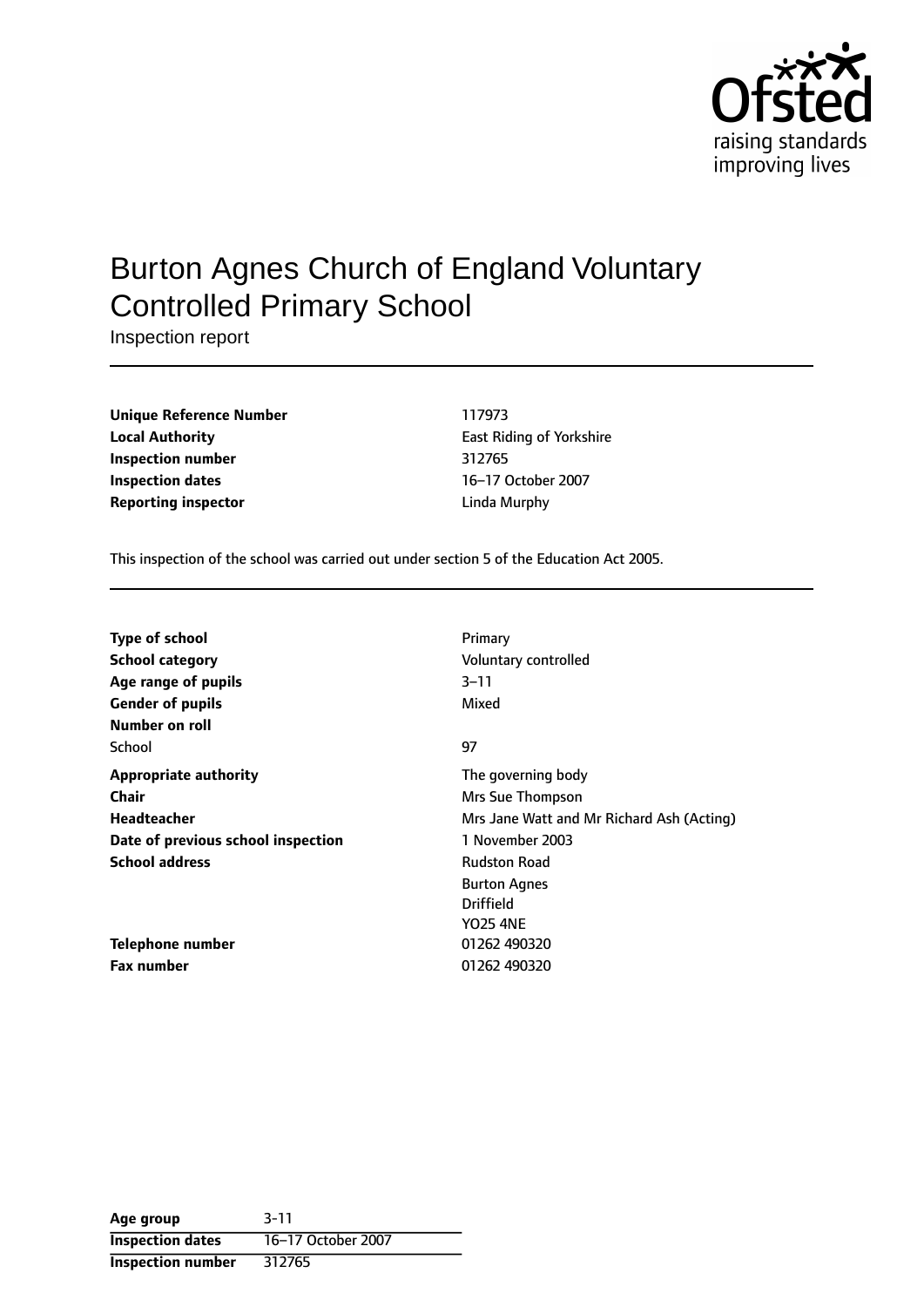© Crown copyright 2007

.

Website: www.ofsted.gov.uk

This document may be reproduced in whole or in part for non-commercial educational purposes, provided that the information quoted is reproduced without adaptation and the source and date of publication are stated.

Further copies of this report are obtainable from the school. Under the Education Act 2005, the school must provide a copy of this report free of charge to certain categories of people. A charge not exceeding the full cost of reproduction may be made for any other copies supplied.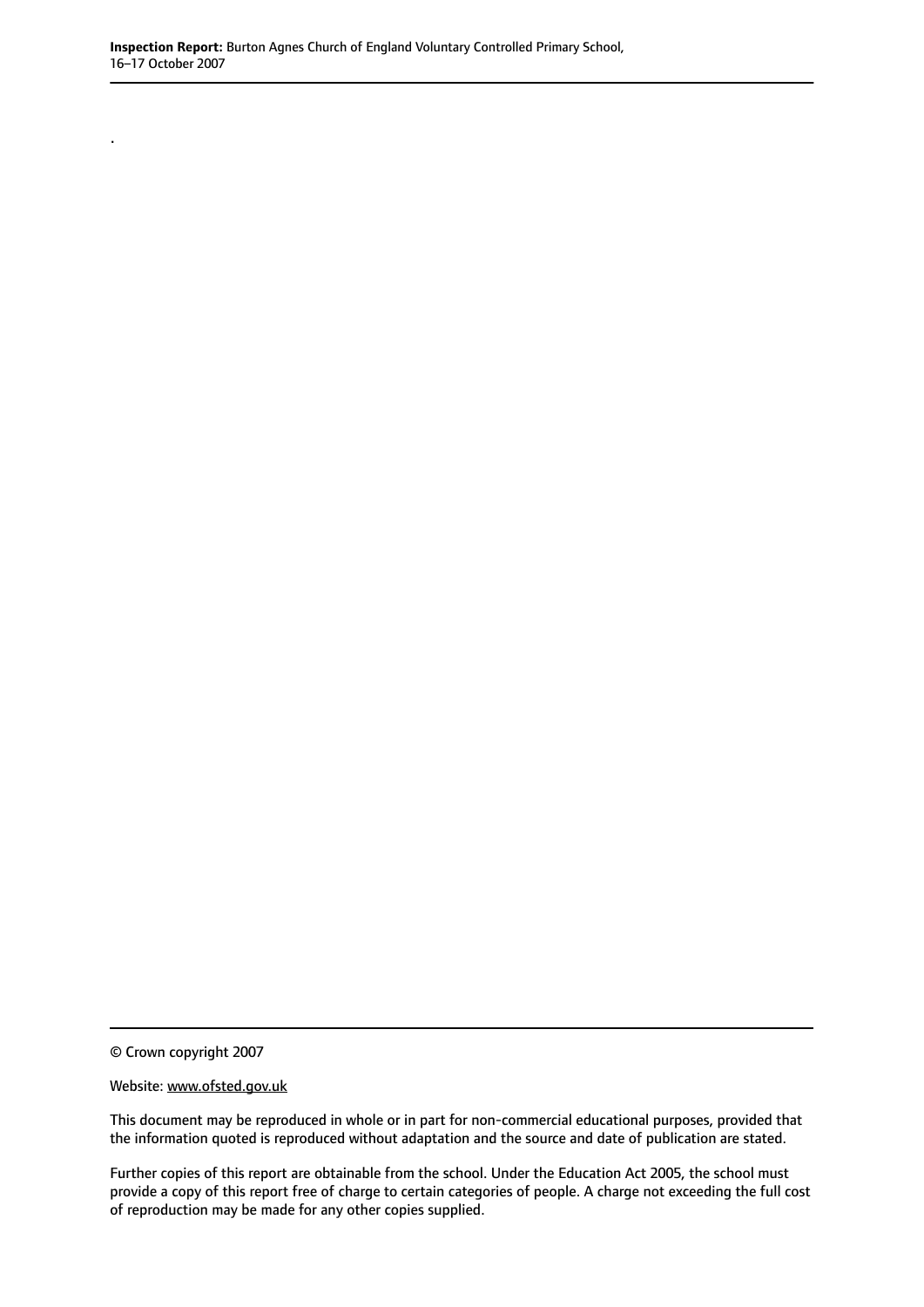## **Introduction**

The inspection was carried out by one Additional Inspector.

### **Description of the school**

This small village school serves a very wide geographical and social and economic area. Almost half of the pupils travel from nearby villages and towns because of parental preference. Most pupils are White British. The proportion of pupils eligible for free school meals is lower than average. A high proportion of pupils join the school at other than the usual times. The proportion with learning difficulties and/or disabilities is higher than in most schools. The school holds the Artsmark Gold and Healthy Schools award and is an Investors in People. Since September 2007 the school has been led by two acting headteachers.

### **Key for inspection grades**

| Outstanding  |
|--------------|
| Good         |
| Satisfactory |
| Inadequate   |
|              |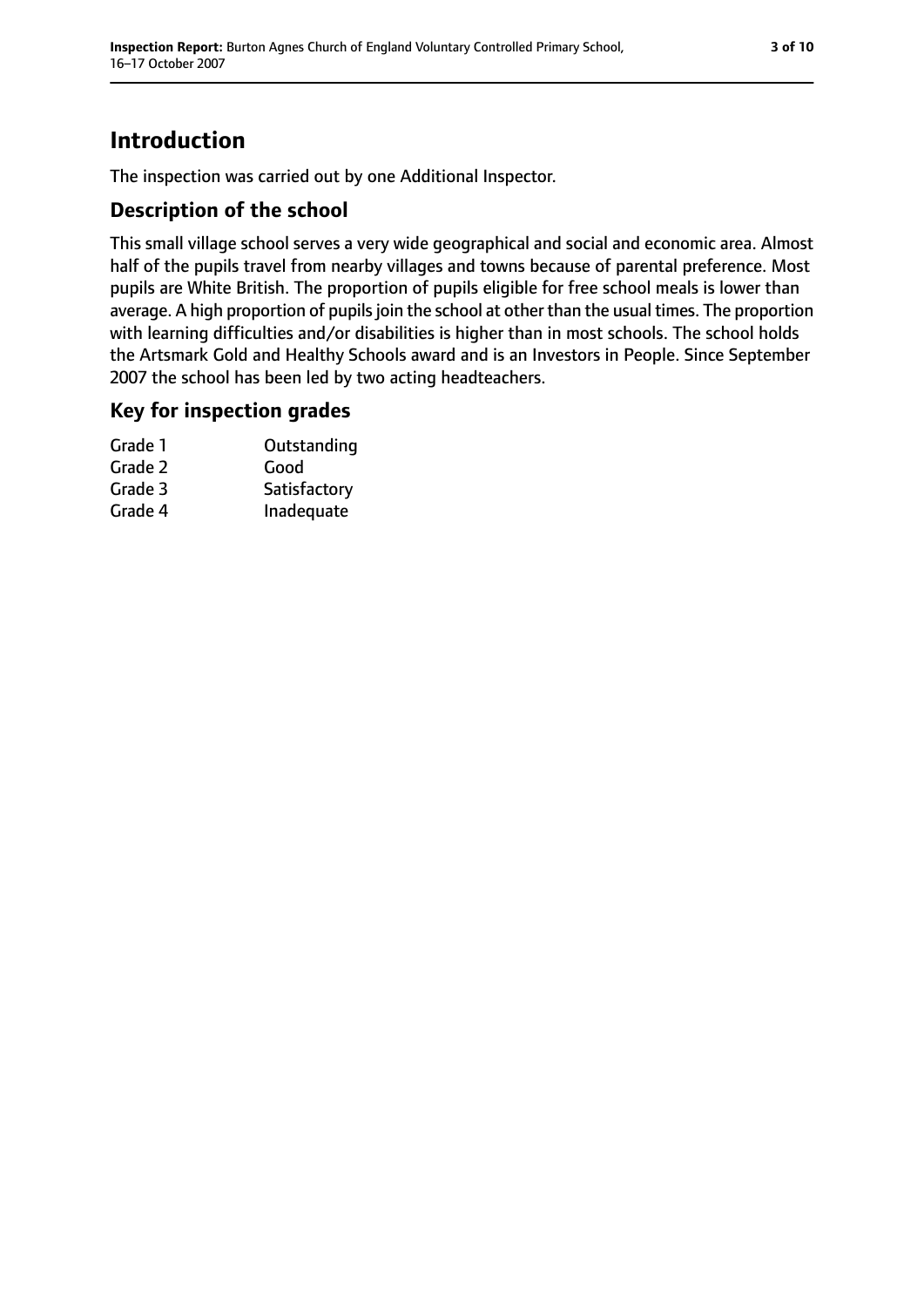## **Overall effectiveness of the school**

#### **Grade: 3**

Thisis a friendly and welcoming village school that provides a satisfactory standard of education and sound value for money. It has the confidence of its parents. Many pupils travel some distance to attend this school because, as one parent's comment sums up, 'Staff are very caring and professional'. The care, guidance and support for pupils is very effective. As a result, the school prides itself on pupils' good personal development. Pupils enjoy school and generally behave well. The achievement of a national award for promoting healthy lifestyles reflects pupils' good understanding of how important it is to be fit and healthy and to keep safe.

Pupils' achievement is satisfactory. Standards are average by the end of Year 2 and Year 6. Pupils' attainment in mathematics has improved since the last inspection because the school took positive action to raise standards. Standards in reading are higher than those in writing. Weaknesses in making sentences, spelling, handwriting, and the use of punctuation hinder pupils' progress in writing, although their imaginative response to an innovative range of stimuli is positive.

The quality of teaching is satisfactory. Nonetheless there are strengths, not least in the positive relationships and the management of pupils' behaviour. Teaching assistants are used effectively to support pupils who need help with their learning. Pupils happily work hard and are confident enough to contribute their own ideas and thoughts in lessons. At times, the pace of teaching is too slow and when this occurs, pupils' learning lacks momentum and is not as effective as in the more dynamic teaching.

Teachers' planning for literacy and numeracy is satisfactory and underpins pupils' sound progress in basic skills. A creative approach to the curriculum encourages enjoyment and interest in learning. Support for pupils with learning difficulties and/or disabilities is personalised to meet their needs. For example, pupils with learning difficulties in English are given extra help in reading mathematical problems so that they are not disadvantaged in numeracy. Those pupils who learn very quickly have the opportunity to work with older pupils in English and mathematics, which means they are learning at a level appropriate to their ability. Average ability pupils do not always have tasks matched precisely enough to their needs to help them reach the standards of which they are capable.

Satisfactory leadership promotes effective teamwork and involves all staff in making decisions about the priorities for development. This approach reflects the school's Investors in People status. Relevant priorities and plans for further development are in place. Governance is satisfactory and the school has a satisfactory capacity to improve.

### **Effectiveness of the Foundation Stage**

#### **Grade: 3**

From starting school with skills and knowledge that are typical for their age, children make satisfactory progressin the Foundation Stage in all the areas of learning. Children settle quickly because they are well cared for and this gives them a secure start to school life. The quality of leadership, teaching and the curriculum is satisfactory and helps children to attain the levels expected by the end of their Reception year. Teachers' use of assessment information is improving in regularity and accuracy, but does not yet make the best use of all the information available. The use of the outside environment is not planned in enough detail to ensure that pupils can make the most of opportunities to play in the fresh air.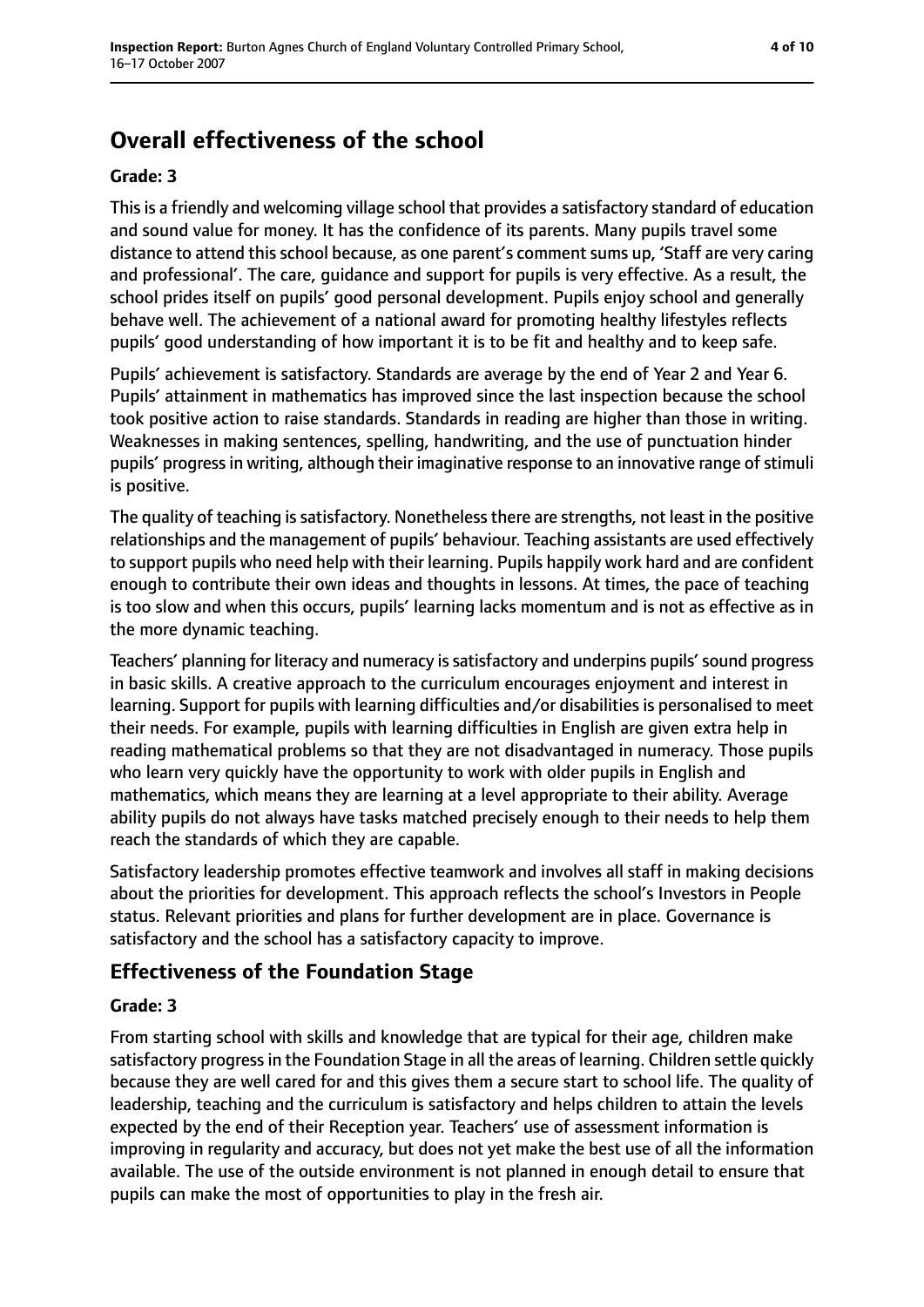## **What the school should do to improve further**

- Raise standards in writing throughout the school so that they at least match those in reading.
- Ensure teaching challenges all pupils to achieve as well as they can.

A small proportion of the schools whose overall effectiveness is judged satisfactory but which have areas of underperformance will receive a monitoring visit by an Ofsted inspector before their next section 5 inspection.

## **Achievement and standards**

## **Grade: 3**

The satisfactory achievement of children in the Foundation Stage continues throughout school so that standards at Year 2 and Year 6 are average in English, mathematics and science. This is reflected, with slight variation, in the school's national tests and assessment results over the last few years. Girls out-perform boys, but the school is taking timely action to hasten the boys' progress. The impact of this is not yet evident in the school's national test results at Key Stage 1. Extra teaching in Year 6 means that the school's targets are usually met or exceeded in English and mathematics. However, pupils make better progress in reading than they do in writing. This is the main reason why, at both key stages, very few children exceed the expectations for their age in English. Standards in art and design are good.

## **Personal development and well-being**

### **Grade: 2**

Pupils' personal development is good. They enjoy school and are keen to do well. They form good relationships among themselves and with staff. They work and play well together. Pupils grow into mature youngsters with a good outlook on life. They embrace their school and local communities well, for example, when they produced a play at the Stephen Joseph Theatre. Pupils have a good understanding of the importance of living a healthy lifestyle and know how to keep themselves safe. Pupils' spiritual, moral, social and cultural development is good and supports their growing independence, self-confidence and generally good behaviour. The school does much to promote regular attendance, but attendance is no better than satisfactory because a significant number of families take holidays during term-time. Given their secure basic skills and good attitude to learning, pupils are satisfactorily prepared for moving on to the next phase of their education.

## **Quality of provision**

## **Teaching and learning**

### **Grade: 3**

The quality of teaching is satisfactory, overall with strengths and aspects to develop. The best teaching challenges the more able pupils while at the same time supporting average attainers and pupils who find learning difficult. Questioning is deep and meaningful. It makes pupils think really hard, involves them in discussion and encourages imagination. One pupil commented, 'I let my mind run free'. At other times, teaching is less vibrant and as a result, pupils' learning moves at a slower pace. In particular, tasks are not always challenging enough for all pupils to enable them to reach the highest standards they could. In addition, teachers' expectations of basic writing skills such as handwriting, grammar and punctuation are not always high enough. These are the reasons why pupils' progress is no better than satisfactory.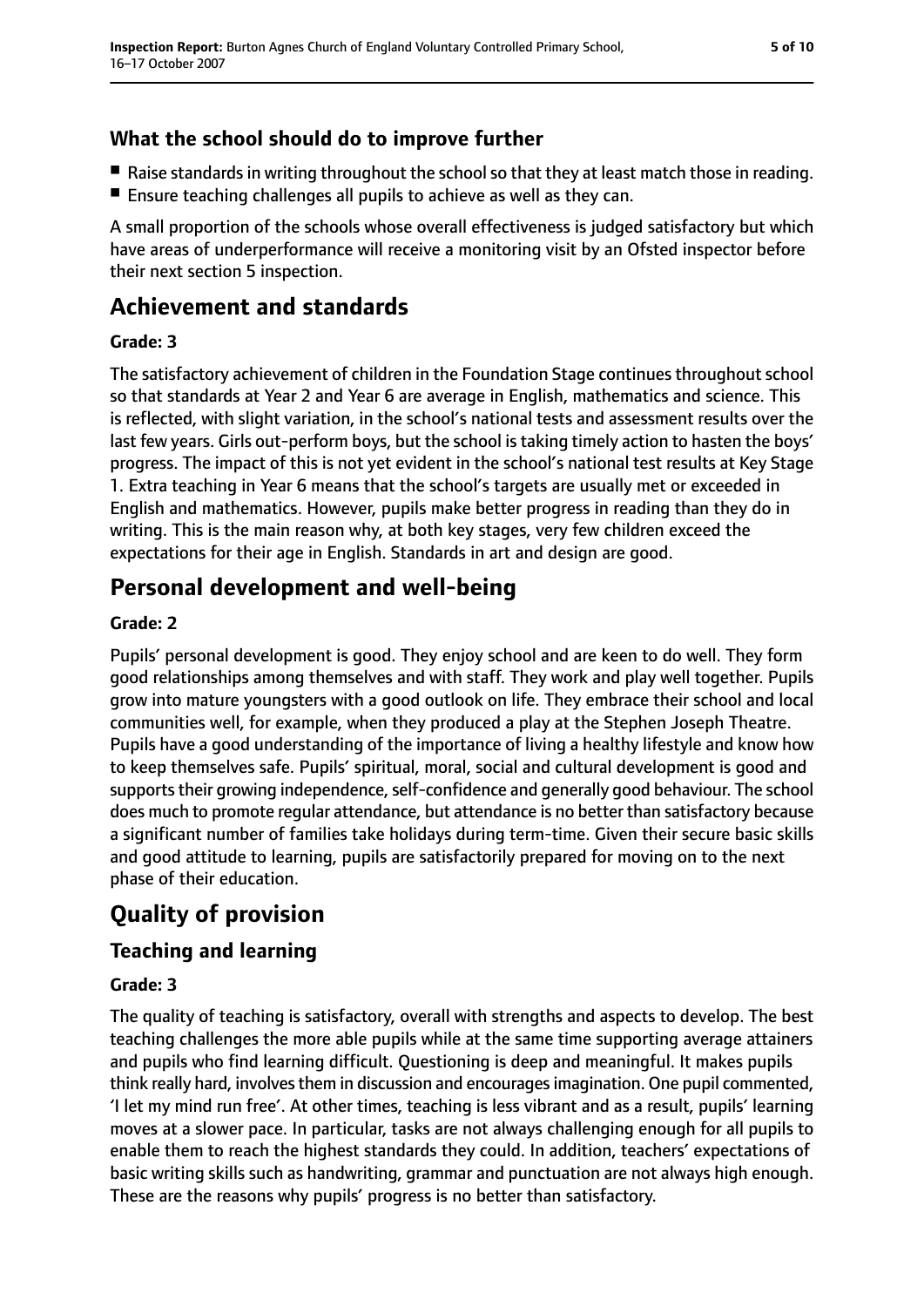## **Curriculum and other activities**

#### **Grade: 3**

The curriculum is guided by the school's focus on ensuring that creativity is at the heart of the pupils' learning and reflects the achievement of Artsmark Gold. All pupils have equal access to all that the school provides and parents are particularly pleased with this. Planning encompasses the mixed-age classes and lesson plans generally cater well for pupils' needs, yet the match of work for all groups of pupils is not always precise enough to ensure sufficiently rapid progress. Extra enjoyment is added through visits and visitors which help to bring pupils' learning alive. After-school clubs add interest and enjoyment and the use of information and communication technology in lessons has developed well since the last inspection.

#### **Care, guidance and support**

#### **Grade: 2**

There is a good quality of care and guidance because staff support pupils' emotional and personal development well. Parents are pleased with the good care and guidance their children receive. Staff show a strong commitment to meeting the needs of their pupils. Warm relationships with staff mean pupils enjoy school and are confident that help is readily available. Government procedures are in place to safeguard pupils and to support their health and safety. Staff training is given a priority and staff are up to date with requirements. Additional group sessions are organised when necessary to enhance pupils' language and social skills. There are clear arrangements for assessing pupils' attainment and setting them targets to meet in literacy and numeracy. The school highlights in its development plan that not all teachers use the information gained sufficiently to make sure that all groups of pupils are effectively challenged.

## **Leadership and management**

#### **Grade: 3**

A strong team spirit pervades the school and leads to staff having a shared focus on improvement. This is particularly evident in the approach to nurturing pupils' personal development and well-being which is high on the agenda for the acting headteachers. It helps those pupils who join the school throughout the year to settle in and happily become part of the school community. The leadership team carry out their roles diligently and provide good role models in their teaching. The satisfactory monitoring of standards and the quality of teaching means that the school has a mostly accurate view of its work. The setting of priorities and the plans for further development have been outlined, but have yet to be translated into a rigorous action plan for the future. Governors provide a balance of support and challenge. This ensures that the school has a satisfactory capacity to build on its sound improvement since the last inspection.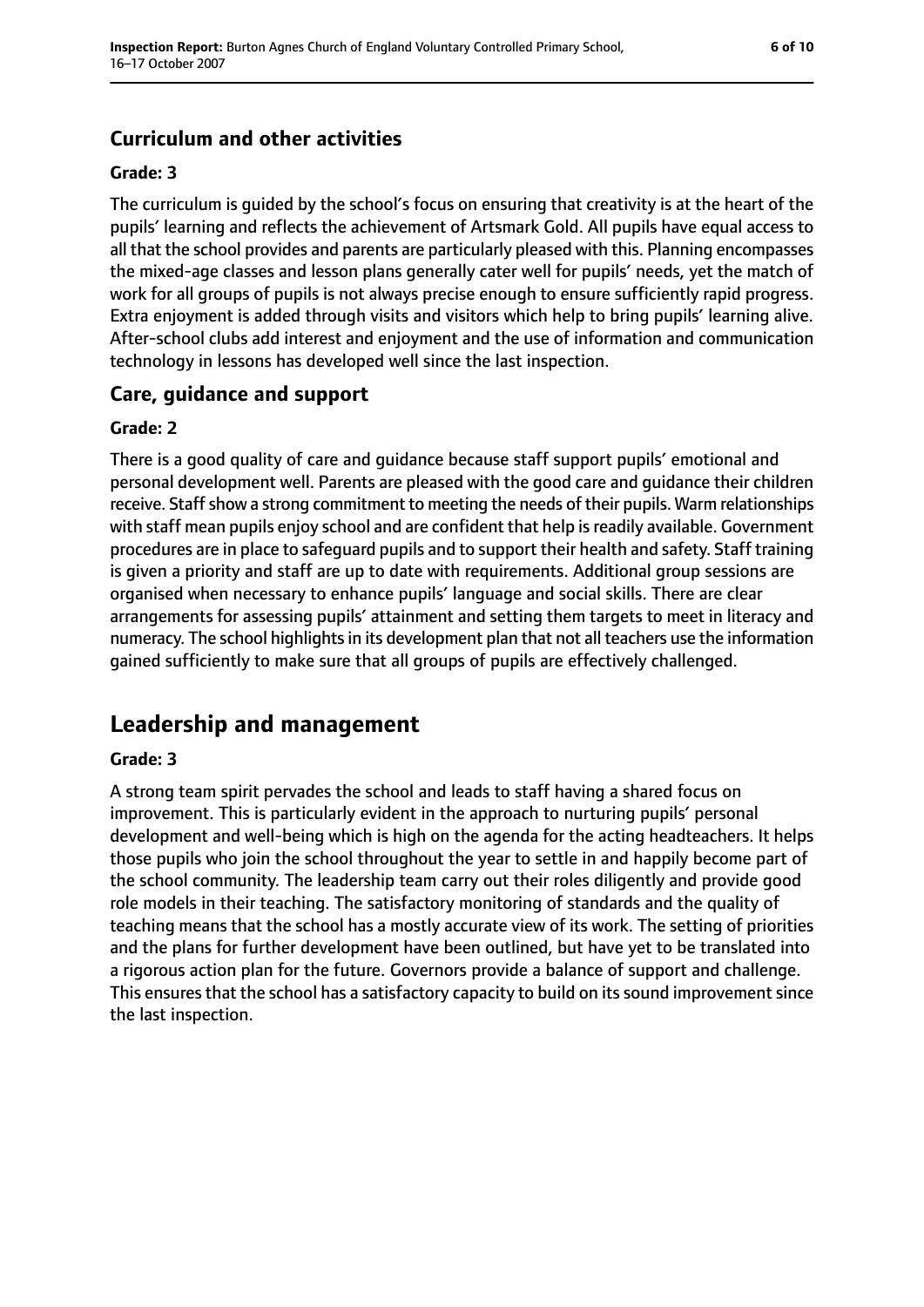**Any complaints about the inspection or the report should be made following the procedures set out in the guidance 'Complaints about school inspection', which is available from Ofsted's website: www.ofsted.gov.uk.**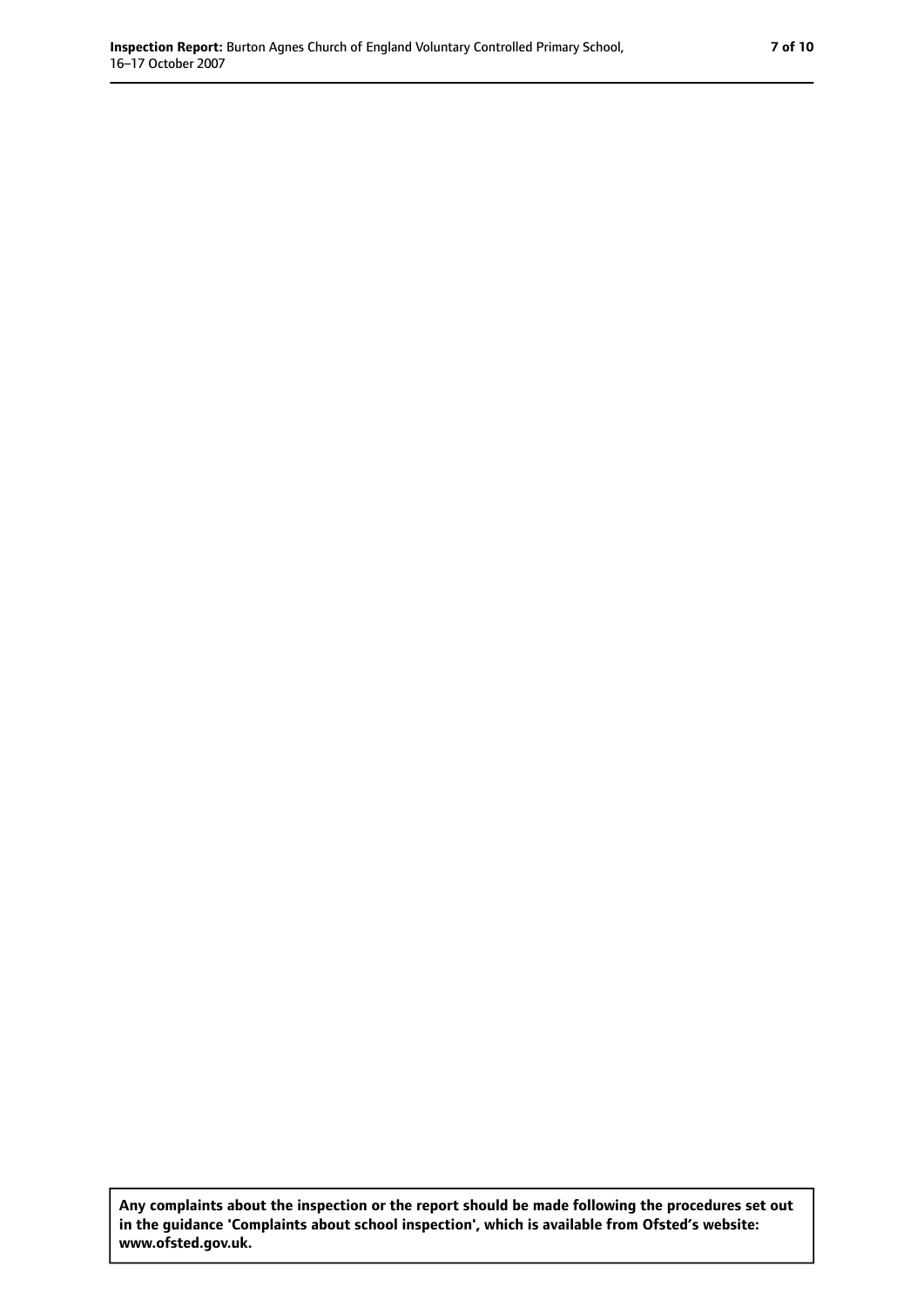## **Inspection judgements**

| $^{\cdot}$ Key to judgements: grade 1 is outstanding, grade 2 good, grade 3 satisfactory, and | School         |
|-----------------------------------------------------------------------------------------------|----------------|
| arade 4 inadequate                                                                            | <b>Overall</b> |

### **Overall effectiveness**

| How effective, efficient and inclusive is the provision of education, integrated<br>care and any extended services in meeting the needs of learners? |     |
|------------------------------------------------------------------------------------------------------------------------------------------------------|-----|
| Effective steps have been taken to promote improvement since the last<br>inspection                                                                  | Yes |
| How well does the school work in partnership with others to promote learners'<br>well-being?                                                         |     |
| The effectiveness of the Foundation Stage                                                                                                            |     |
| The capacity to make any necessary improvements                                                                                                      |     |

#### **Achievement and standards**

| How well do learners achieve?                                                                               |  |
|-------------------------------------------------------------------------------------------------------------|--|
| The standards <sup>1</sup> reached by learners                                                              |  |
| How well learners make progress, taking account of any significant variations between<br>groups of learners |  |
| How well learners with learning difficulties and disabilities make progress                                 |  |

### **Personal development and well-being**

| How good is the overall personal development and well-being of the<br>learners?                                  |  |
|------------------------------------------------------------------------------------------------------------------|--|
| The extent of learners' spiritual, moral, social and cultural development                                        |  |
| The extent to which learners adopt healthy lifestyles                                                            |  |
| The extent to which learners adopt safe practices                                                                |  |
| How well learners enjoy their education                                                                          |  |
| The attendance of learners                                                                                       |  |
| The behaviour of learners                                                                                        |  |
| The extent to which learners make a positive contribution to the community                                       |  |
| How well learners develop workplace and other skills that will contribute to<br>their future economic well-being |  |

### **The quality of provision**

| How effective are teaching and learning in meeting the full range of the<br>learners' needs?          |  |
|-------------------------------------------------------------------------------------------------------|--|
| How well do the curriculum and other activities meet the range of needs<br>and interests of learners? |  |
| How well are learners cared for, guided and supported?                                                |  |

#### **Annex A**

 $^1$  Grade 1 - Exceptionally and consistently high; Grade 2 - Generally above average with none significantly below average; Grade 3 - Broadly average to below average; Grade 4 - Exceptionally low.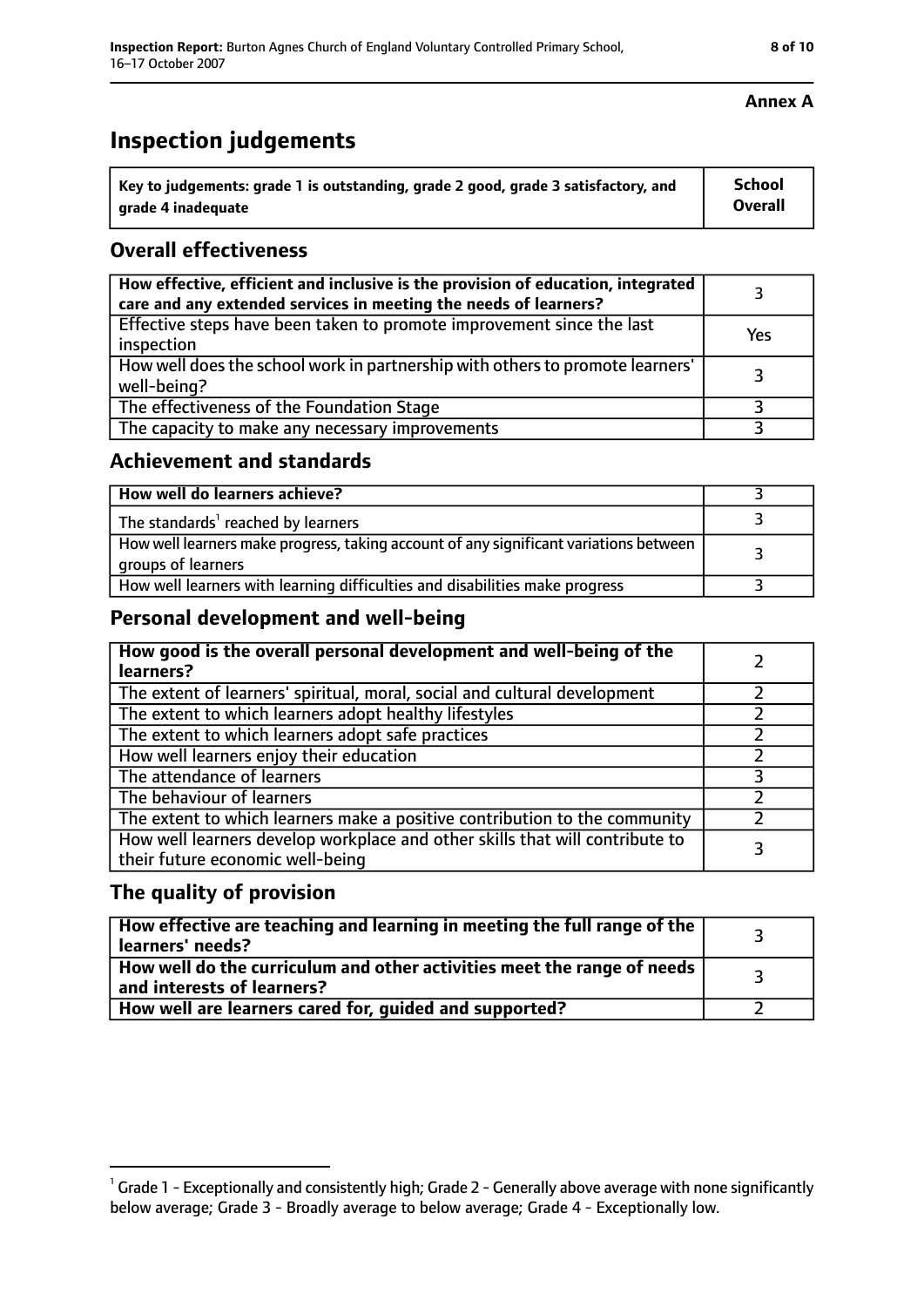## **Leadership and management**

| How effective are leadership and management in raising achievement<br>and supporting all learners?                                              |     |
|-------------------------------------------------------------------------------------------------------------------------------------------------|-----|
| How effectively leaders and managers at all levels set clear direction leading<br>to improvement and promote high quality of care and education |     |
| How effectively leaders and managers use challenging targets to raise standards                                                                 |     |
| The effectiveness of the school's self-evaluation                                                                                               | 3   |
| How well equality of opportunity is promoted and discrimination tackled so<br>that all learners achieve as well as they can                     | 3   |
| How effectively and efficiently resources, including staff, are deployed to<br>achieve value for money                                          | 3   |
| The extent to which governors and other supervisory boards discharge their<br>responsibilities                                                  | 3   |
| Do procedures for safequarding learners meet current government<br>requirements?                                                                | Yes |
| Does this school require special measures?                                                                                                      | No  |
| Does this school require a notice to improve?                                                                                                   | No  |